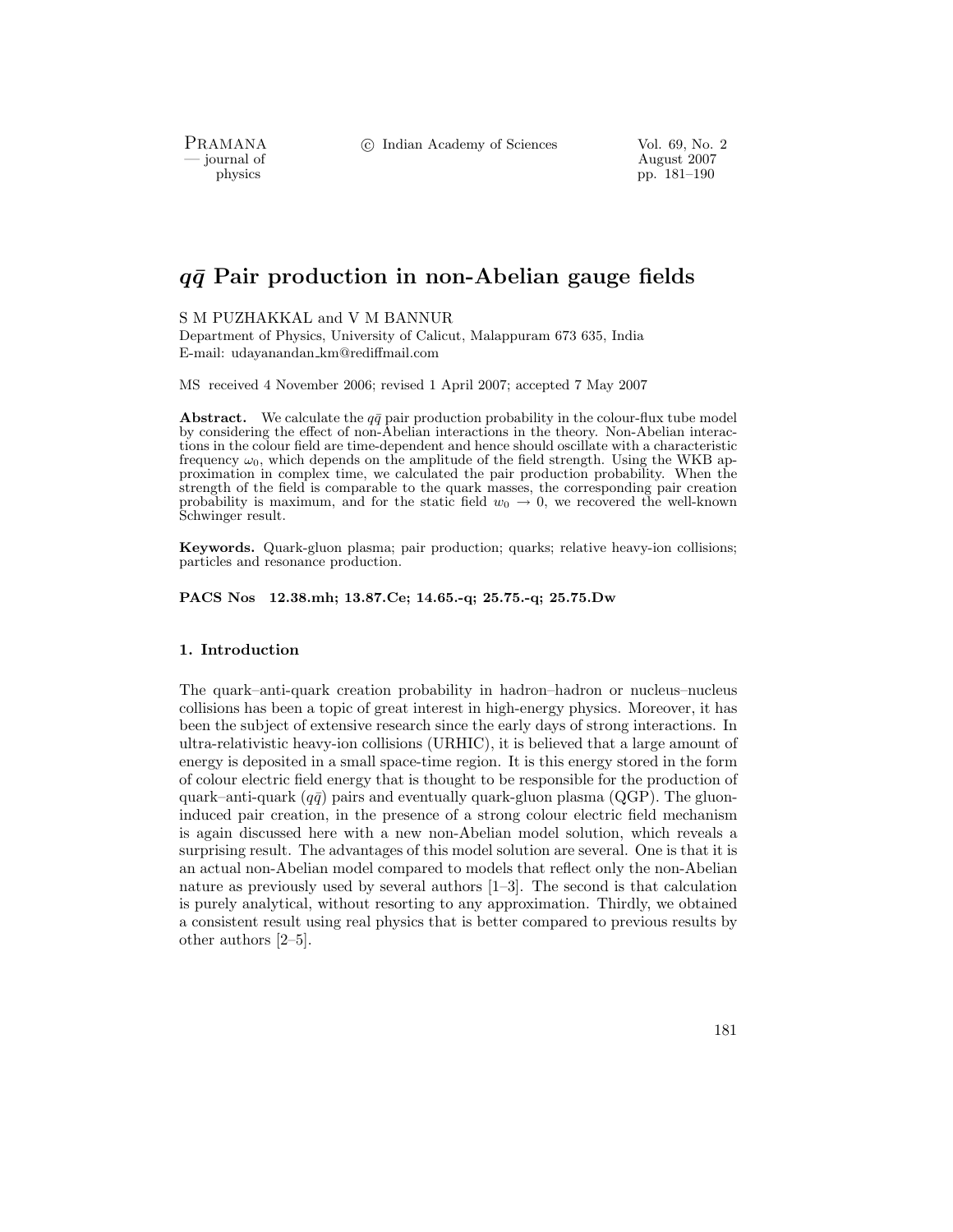#### **2. Basic concept of the problem**

When two nucleons collide at high energy, they almost just pass through each other. In the process, nucleons are excited, but in addition they leave a flux tube of deposited energy in the region of space they pass through. This energy is rapidly transformed into hadrons, the secondary particles usually produced in such collisions. By analysing proton–proton collision data, it is known that the deposition of energy at a higher rate is approximately  $\frac{1}{3}$  GeV fm<sup>-3</sup>. It does not increase much more with a further increase in collision energy, which only makes the flux tube longer.

If, instead of nucleons, two heavy nuclei collide (for simplicity, both with mass number A), a multiple superposition of the phenomenon just described is obtained, so that a given region of the flux tube now receives a much greater deposition of energy [6]. Simple geometric arguments reveal an energy density of at least  $\varepsilon NA^{1/3}$ GeV fm−3. This means that an energetic collision of two <sup>238</sup>U nuclei provides an average deposition of approximately  $6 \text{ GeV fm}^{-3}$ , which is well above the level needed for plasma formation [7].

Many authors have considered  $q\bar{q}$  pair production in the above flux tube model [4,5,8–14]. The basic idea is that when two nuclei collide, they pass each other and become colour-charged, and are thus connected by colour flux tubes. In these flux tubes, a strong colour electric field is set up, which makes the vacuum unstable to pair production via the Schwinger mechanism [1]. As a result, the colour field energy in the flux tube is transformed into the energy of  $q\bar{q}$  pairs. Thus, in the collision process, a large number of  $q\bar{q}$  pairs, together with gluons produced through interactions, ultimately leads to the formation of a QGP. The self-interaction of gluons in the flux tube is likely to polarise the medium between the two receding nuclei. This leads to a characteristic normal mode of oscillations. Therefore, the colour field in the flux tube should be time-dependent (colour particles are coupled to each other via the gauge fields). These collective oscillations are non-Abelian. Hence, we assume a non-Abelian colour field model in which the characteristic frequency of collective oscillation depends on the amplitude of the oscillation.

During a nucleus–nucleus collision, a QGP is formed at the centre of the tube, which is of parallel plates of colour sources. Here we take an approximation whereby in the region of QGP formation, i.e. at the centre point between the receding nuclei, there is no colour source, only colour fields. This approximation is justifiable, because when compared to the size of the region of QGP formation, the receding nuclei are farther away at approximately infinity. Hence, the colour source effect can be neglected. The fields left behind at the centre of QGP formation by the receding nuclei are nothing but the solution of the Yang–Mills equation in vacuum. Furthermore, it is suggested that the colour field should be time-dependent owing to the non-Abelian interactions of gluons.

#### **3. Model solution**

According to our present level of understanding, all fundamental interactions except gravity are described by non-Abelian gauge theories. The gauge bosons of various

182 *Pramana – J. Phys.,* **Vol. 69, No. 2, August 2007**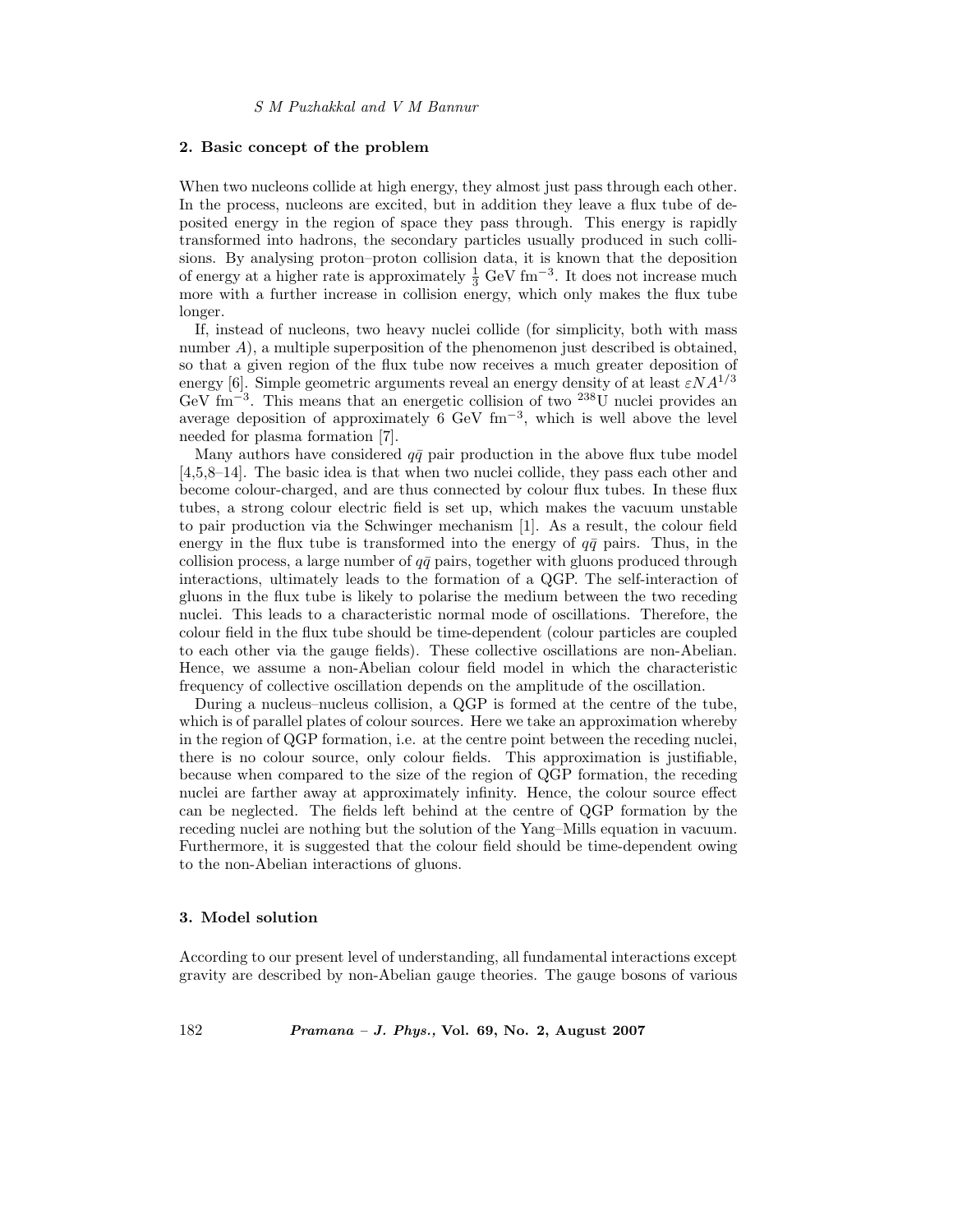non-Abelian symmetries mediate different interactions. All known fundamental fermion fields are divided into two broad classes. One class, called leptons, such as the electron, muon and neutron, does not have any strong interactions. In gauge theory terms, we can state that these are singlets under strong interaction gauge groups. The other class, called quarks, can be described by  $SU(3)$  symmetry, and therefore has strong interactions. Under global  $SU(3)$  symmetry, the three colours of the quarks transform like a triplet. If we try to gauge this colour symmetry, we obtain a theory called quantum chromodynamics (QCD). This contains eight gauge fields that are called gluons. To understand features due to non-Abelian effects, we have to solve the Yang–Mills equation. For simplicity, we consider the time-dependent vacuum solution of the  $SU(2)$  Yang–Mills equation, which satisfies

$$
\partial_\mu G_a^{\mu\nu} + g \varepsilon_{abc} A_{\mu b} G_c^{\mu\nu} = 0,
$$

where the field tensor is

$$
G^{\mu\nu}_a=\partial^\mu A^\mu_a-\partial^\nu A^\mu_a+g\varepsilon_{abc}A^\mu_b A^\nu_c,
$$

and a, b, c are colour indices that take values 1, 2, 3 and Lorentz indices  $\mu, \nu =$ 0, 1, 2, 3, with metric  $(1, -1, -1, -1)$ .  $\varepsilon_{abc}$  is an anti-symmetric Levicivita tensor.

Taking the temporal gauge  $A^0 = 0$ , the space homogeneity and the colour potential  $A_a$  are assumed to be the same in all colour directions, and the Yang– Mills equation is solved to obtain the colour potential  $A(t)$ . The general solution of this is a Jacobian elliptical function. As a special case, this becomes  $\vec{A}(t) = -\sqrt{2}(E_{\alpha}/\omega_0)\tanh \omega_0 t$  where  $\omega_0 = \sqrt{2gE_{\alpha}}$ 

$$
\vec{\varepsilon} = -\frac{\partial \vec{A}}{\partial t} = \sqrt{2}E_0 \operatorname{sech}^2 \omega_0 t. \tag{1}
$$

This form of electric field is quite physical, where the electric field dies off smoothly as a function of time. It is due to the nonlinearity of the gauge theory. Further, the qualitative feature of eq. (1) is obvious and easy to understand. The colour field has an impulse profile. The amplitude and frequency of the plasma oscillation increase with the increase in the strength of the external impulse field. The impulse profile is roughly symmetric about  $t = 0$ , where the field assumes its maximum value  $\sqrt{2}E_0$ . It produces charged particles and accelerates them, producing a positive current and an associated field that continues to oppose the external field until the net field vanishes. At that time the particle production ceases and current reaches a maximum value. However, the external field is dying away. Since its lifetime is small, the electric field due to the particle's own motion quickly finds itself too strong. This excess of field strength begins to produce particles. It accelerates these in the opposite direction to the particles generating the existing current whilst simultaneously decelerating the particles in that current that continues until the particle current vanishes, at which point the net field has acquired its largest value, particle production continues and with that a negative net current forms and grows. Moreover it shows that the colour field in the flux tube is time-dependent (colour particles are coupled to each other via gauge fields) and the characteristic frequency of oscillation depends on the amplitude of the oscillation, which is one of the hallmarks of non-linear as opposed to linear oscillators.

*Pramana – J. Phys.,* **Vol. 69, No. 2, August 2007** 183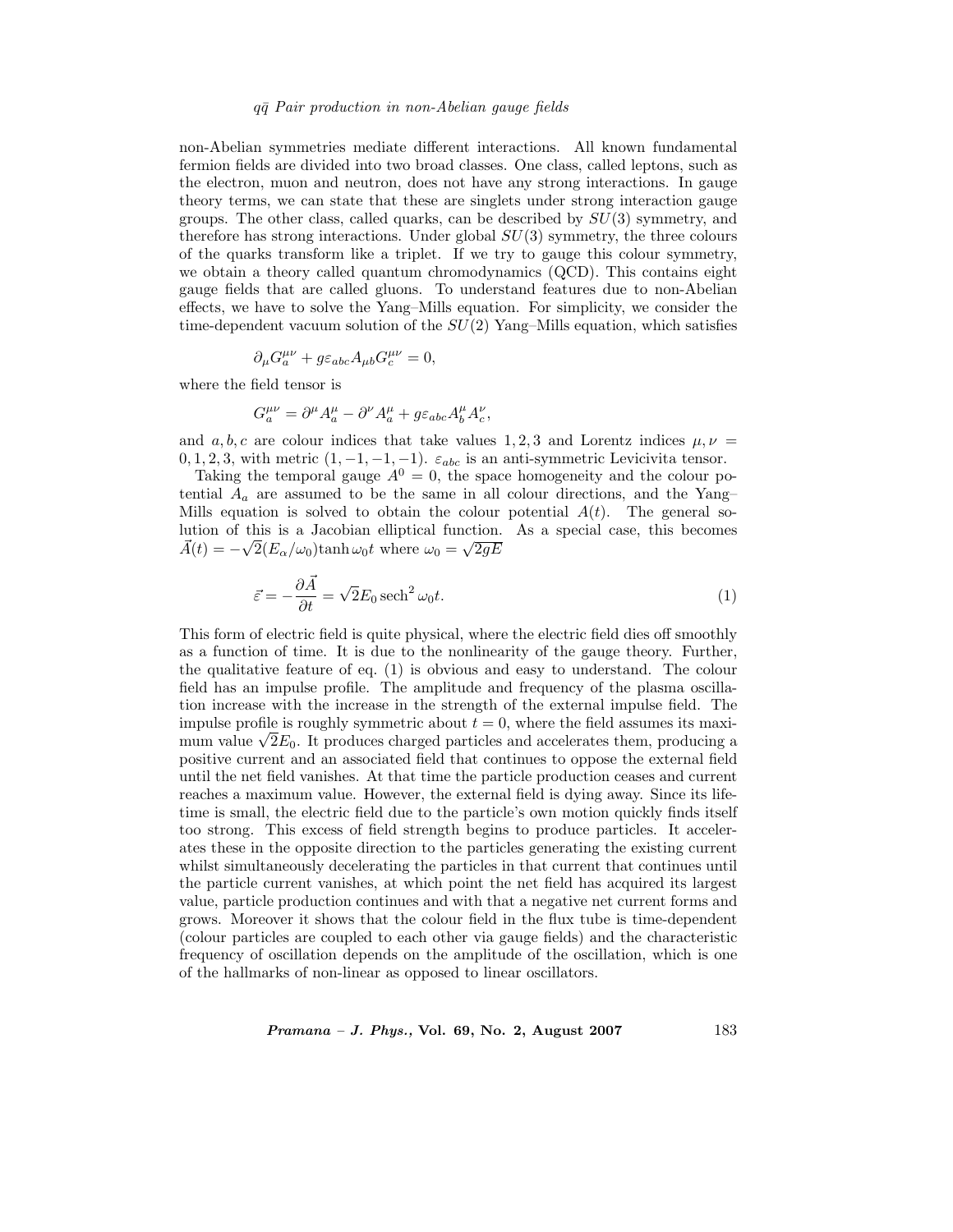Here we wish to calculate the quark–anti-quark pair production amplitude from mesons (scalars) in QGP for which we have to solve the Klein–Gordon (KG) equation which is the governing equation scalar particles. For this, we follow the method given by Biswas and Guha [9]. The basic principle in their calculation is the evaluation of the action integral  $s(t_1, t_2)$ . This is evaluated by solving the colour-coupled Klein–Gordon equation in the external colour potential. This equation is directly obtained from KG equation in the presence of external field in quantum electrodynamics by replacing the coupling constant  $e$  by the coupling constant  $g$  in quantum chromodynamics and introducing the Pauli spin matrices to respect  $SU(2)$ . The  $SU(2)$  colour coupled KG equation in the external colour potential is evaluated to be  $(\tau_{\alpha}$  with  $\alpha = 1, 2, 3$  are Pauli spin matrices):

$$
\left[\partial_0^2 - \nabla^2 + 2ig\tau_\alpha A_\alpha \partial_3 + g^2 A_\alpha^2 + m^2\right] \begin{bmatrix} \phi_+ \\ \phi_- \end{bmatrix} = 0 \tag{2}
$$

with

$$
\tau_1 = \begin{pmatrix} 0 & 1 \\ 1 & 0 \end{pmatrix}, \quad \tau_2 = \begin{pmatrix} 0 & -i \\ i & 0 \end{pmatrix}, \quad \tau_3 = \begin{pmatrix} 1 & 0 \\ 0 & -1 \end{pmatrix}
$$

and

$$
A_{\alpha} = -\sqrt{2} \frac{E_{\alpha}}{\omega_0} \tanh \omega_0 t \quad \text{with } E^2 = \sum_{\alpha=0}^3 E_{\alpha}^2.
$$

Owing to the non-Abelian effect in eq. (2), it may be seen that  $\phi_+$  and  $\phi_-$  are coupled. Thus, to solve the above equation, it has to be decoupled. It may be shown that the above equation can be decoupled by a unitary transformation in colour space defined by

$$
U^{+} = \begin{bmatrix} \frac{\sqrt{E^2 - E_3^2}}{E - E_3} & \frac{E_1 - iE_2}{\sqrt{E^2 - E_3^2}} \\ \frac{\sqrt{E^2 - E_3^2}}{E + E_3} & -\frac{E_1 - iE_2}{\sqrt{E^2 - E_3^2}} \end{bmatrix},
$$

where  $E^2 = E_1^2 + E_2^2 + E_3^2$ .

The (column vector) wave function in turn transforms into

$$
U^+\left(\begin{array}{c}\phi_+\\\phi_-\end{array}\right)=\left(\begin{array}{c}\Psi_+\\\Psi_-\end{array}\right).
$$
\n(3)

The decoupled equations are evaluated as

$$
\left[\partial_0^2 - \nabla^2 - 2\sqrt{2}\frac{ig}{\omega_0}E\tanh\omega_0 t \partial_3 + \frac{2g^2E^2}{\omega_0^2}\tanh^2\omega_0 t + m^2\right] \left[\begin{array}{c}\psi_+\\\psi_-\end{array}\right] = 0,
$$
\n(4)

using  $-\nabla^2 = p_1^2 + p_2^2 + p_3^2$  and  $\partial_3 = ip_3$ .

Equation  $(4)$  can be written in the form:

184 *Pramana – J. Phys.,* **Vol. 69, No. 2, August 2007**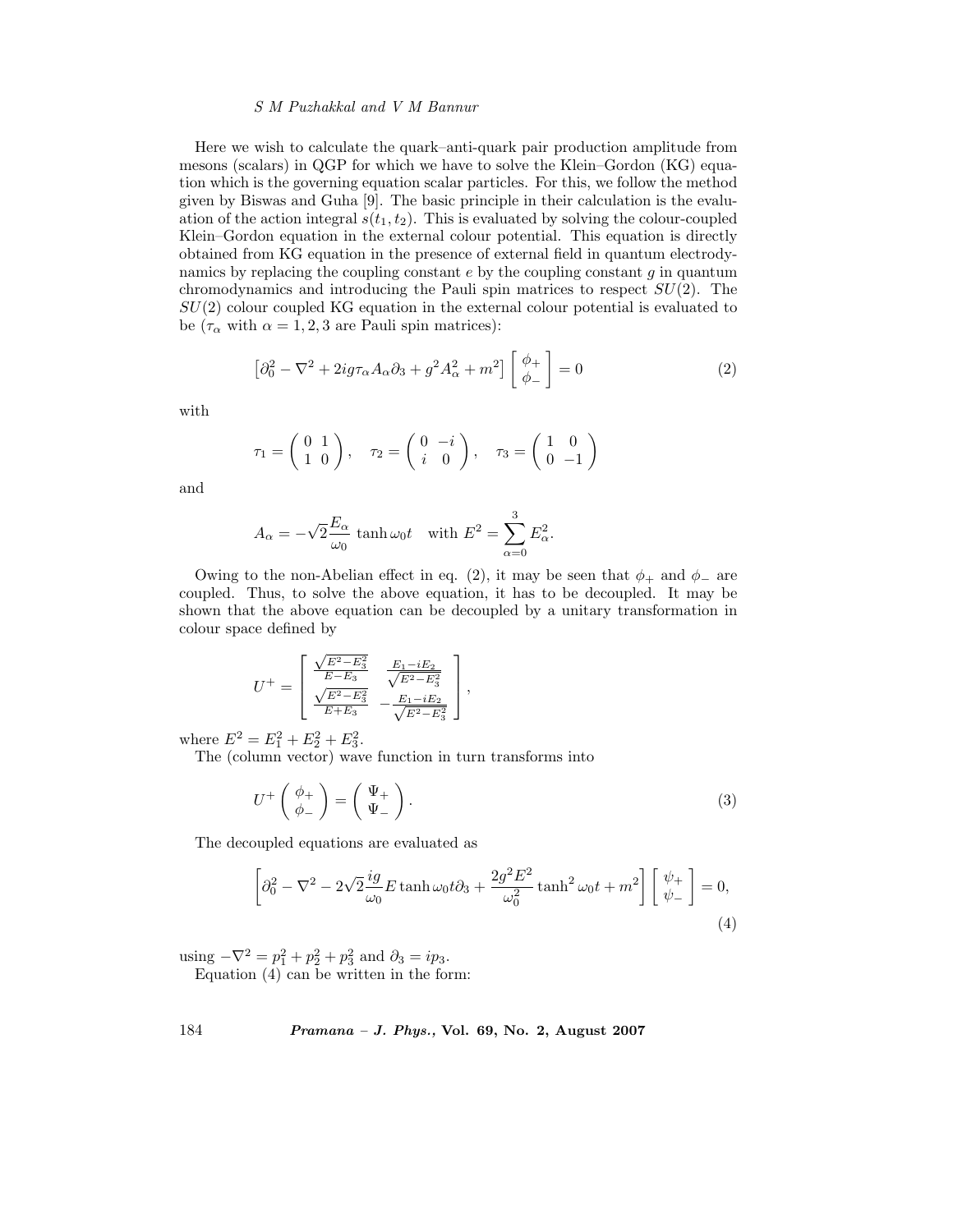$$
\left[\partial_0^2 + w(t)\right]\Psi_+ = 0 \quad \text{and} \quad \left[\partial_0^2 - w(t)\right]\Psi_- = 0 \tag{5}
$$

,

with

$$
w(t) = \left[ w^2 + \left( p_3 + \frac{\sqrt{2}gE}{w_0} \tanh \omega_0 t \right)^2 \right]^{1/2}
$$

where  $w^2 = p_1^2 + p_2^2 + m^2 = p_\perp^2 + m^2$ .<br>This is nothing but the Klein–Gordon (KG) equation for one dimension.

Now, we try to solve the decoupled equations using the WKB method. The validity of the approximation can easily be checked [2], i.e.

$$
\frac{\mathrm{d}}{\mathrm{d}t}\left(\frac{1}{w(t)}\right) \ll 1 \quad \text{or} \quad \left|\frac{\dot{w}(t)}{w^2(t)}\right| \ll 1.
$$

To solve our KG equation, we follow the method using the WKB approximation in complex time, given by Biswas and Guha [9].

## **4. WKB approximation in complex time**

In standard WKB approximation with real time  $t$ , a wave function is written as

$$
\psi = \frac{c_1}{[w(t)]^{1/2}} e^{\int i w(t) dt} + \frac{c_2}{[w(t)]^{1/2}} e^{-\int i w(t) dt}.
$$

In complex time  $t$ , we define

$$
\int_{t_1}^t w(t)dt = s(t, t_1) = \int_{t_1}^t [w^2 + V(t)]^{1/2} dt,
$$

where

$$
V(t) = \left(p_3 + \sqrt{2} \frac{gE}{w_0} \tanh \omega_0 t\right)^2.
$$

The turning points are determined from  $w(t) = 0$ , i.e.  $[w^2 + V(t)]^{1/2} = 0$ . The boundary conditions are chosen such that,

$$
\psi = e^{is(t, t_1)} \sim e^{\int_{t_1}^t w(t) dt} \quad \text{when } t \to -\infty
$$
  

$$
\psi = e^{is(t, t_1)} + be^{-is(t, t_1)},
$$

i.e.,

$$
\psi = e^{i \int w(t)dt} + be^{-i \int w(t)dt} \quad \text{when} \ \ t \to \infty.
$$

Here b is called the reflection coefficient. Consider the pair production as a consequence of reflection in time; then the reflection coefficient is identified as the pair production amplitude [9].

The reflection coefficient is calculated as

*Pramana – J. Phys.,* **Vol. 69, No. 2, August 2007** 185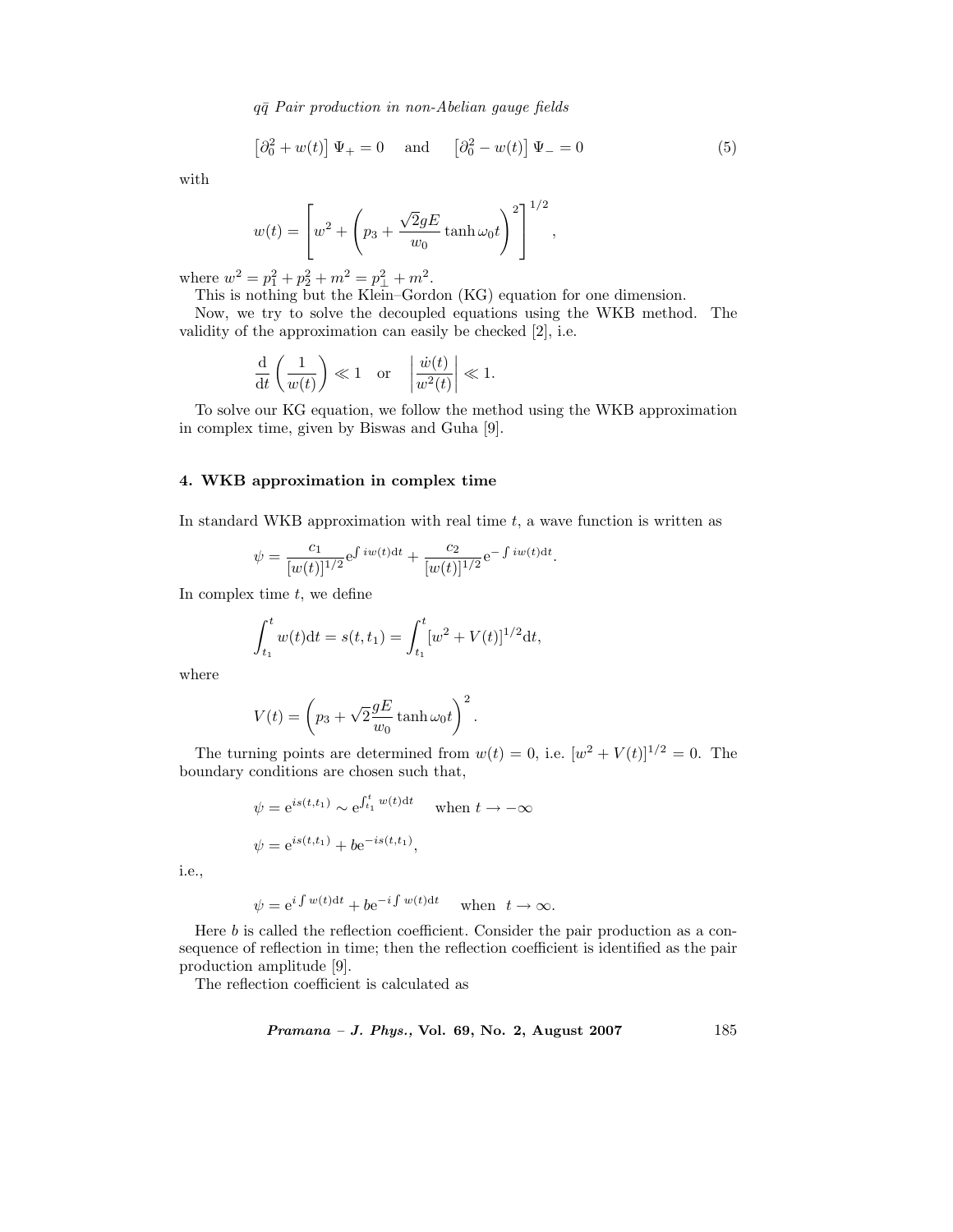$$
b = -\frac{i e^{2is(t_1, t_0)}}{1 + e^{2is(t_1, t_2)}}.
$$
\n
$$
(6)
$$

From this, the reflection amplitude  $|b|^2$  can be calculated, which is our pair creation amplitude according to the complex time WKB approximation.

# **5.** Evaluation of  $s(t_1, t_2)$ ,  $s(t_1, t_0)$  and the pair creation amplitude

$$
s(t_1, t_2) = \int_{t_1}^{t_2} \left[ w^2 + \left( p_3 + \frac{\sqrt{2}gE}{w_0} \tanh \omega_0 t \right)^2 \right]^{1/2} dt, \tag{7}
$$

where

$$
t_1 = \frac{1}{w_0} \tanh^{-1} \frac{w_0}{\sqrt{2}gE} (iw - p_3)
$$

and

$$
t_2 = \frac{-1}{w_0} \tanh^{-1} \frac{w_0}{\sqrt{2}gE} (iw + p_3).
$$

To solve eq. (7), let

$$
p_3 + \frac{\sqrt{2}gE}{w_0} \tanh \omega_0 t = iw \sin \theta
$$
  

$$
s(t_1, t_2) = \frac{iw^2}{\sqrt{2}gE} \int_{-\pi/2}^{+\pi/2} \frac{\cos^2 \theta d\theta}{\left[1 - \frac{w_0^2}{2g^2 E^2} (iw \sin \theta - p_3)^2\right]}.
$$

This can easily be integrated to give

$$
s(t_1, t_2) = -\frac{\pi i w_0}{2\sqrt{gE}} + \frac{\pi i}{2\sqrt{gE}} \left[ \sqrt{w^2 + \left(\frac{w_0}{2} + p_3\right)^2} \right] + \left[ \sqrt{w^2 + \left(\frac{w_0}{2} - p_3\right)^2} \right].
$$
\n(8)

In the Schwinger limit  $(w_0 \rightarrow 0), S(t_1, t_2)$  becomes

$$
s(t_1, t_2) = \pi i \sqrt{\frac{p^2 + m^2}{2gE}}.
$$
\n(9)

This is so because if we let  $w_0 = 0$  in our model solution, we have the static field, that is, the expected Schwinger result. This is justifiable because when  $\omega_0$  goes to zero, the coupling constant  $g$  goes to zero. When this happens, the self-interaction of gluon fields and colour coupling between quarks vanish. Thus, the non-Abelian effect goes off thereby  $SU(2)$  becomes  $U(1)$  which is Abelian.

186 *Pramana – J. Phys.,* **Vol. 69, No. 2, August 2007**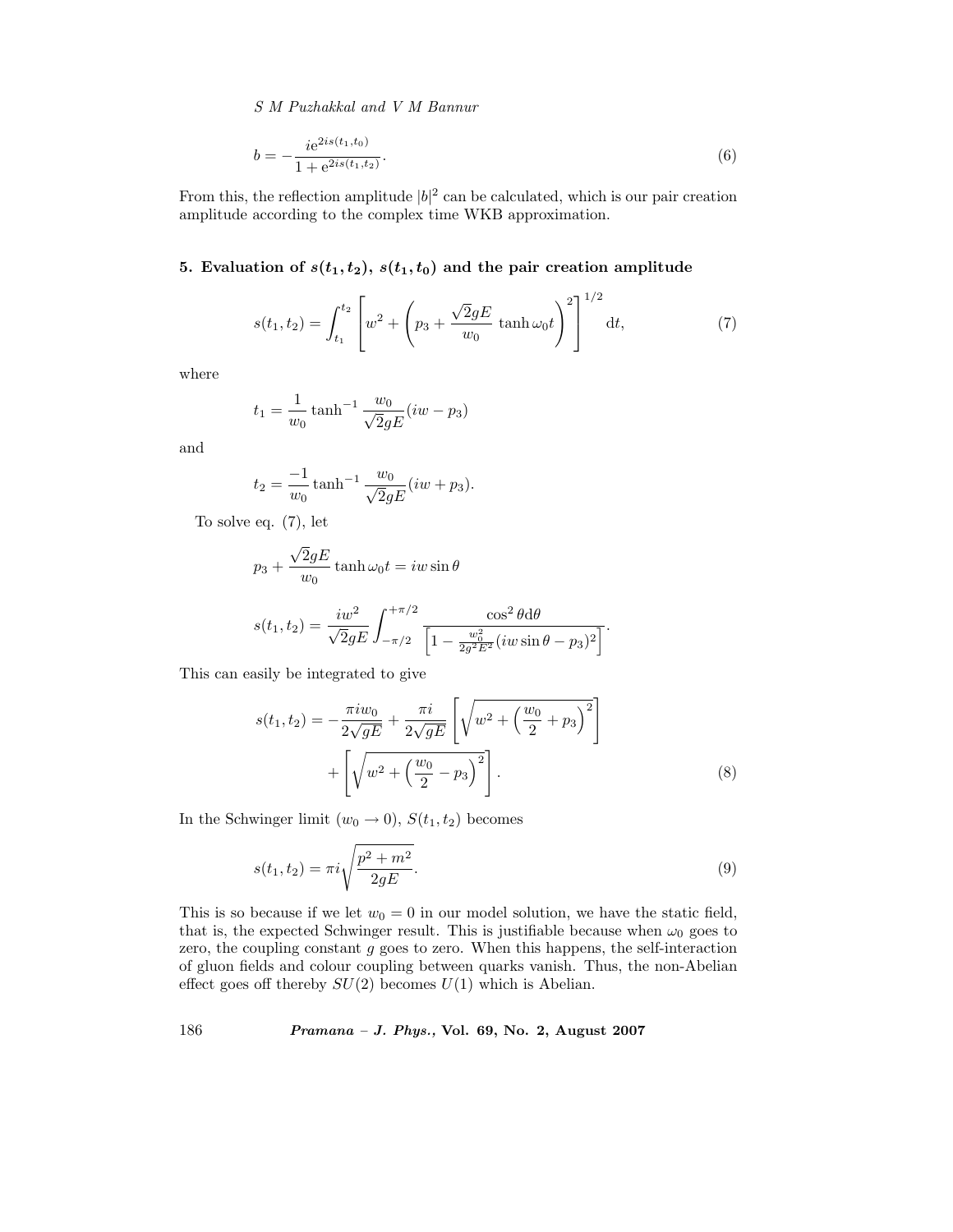Similarly,  $s(t_1, t_0)$  can be evaluated as

$$
s(t_1, t_0) = -\frac{\pi i w_0}{4\sqrt{gE}} + \frac{\pi i}{4\sqrt{gE}} \left[ \sqrt{w^2 + \left(\frac{w_0}{2} + p_3\right)^2} \right] + \left[ \sqrt{w^2 + \left(\frac{w_0}{2} - p_3\right)^2} \right].
$$
\n(10)

In the Schwinger limit  $w_0 \rightarrow 0$ ,  $s(t_1, t_0)$  becomes

$$
s(t_1, t_0) = \frac{\pi i}{2} \sqrt{\frac{p^2 + m^2}{2gE}}.
$$
\n(11)

Inserting the values for  $s(t_1, t_2)$  and  $s(t_1, t_0)$  in eq. (6), we obtain

$$
|b| = \frac{e^{\frac{\pi w_0}{2\sqrt{gE}}} \times e^{\frac{-\pi}{\sqrt{2gE}} \left[\sqrt{w^2 + \left(\frac{w_0}{2} + p_3\right)^2}\right] + \left[\sqrt{w^2 + \left(\frac{w_0}{2} - p_3\right)^2}\right]}{1 + e^{\frac{\pi w_0}{\sqrt{gE}}} \times e^{\frac{-\pi}{\sqrt{2gE}} \left[\sqrt{w^2 + \left(\frac{w_0}{2} + p_3\right)^2}\right] + \left[\sqrt{w^2 + \left(\frac{w_0}{2} - p_3\right)^2}\right]}}.
$$
(12)

The pair creation probability

$$
|b|^2 = \frac{e^{\frac{\pi w_0}{\sqrt{gE}}} \times e^{\frac{-2\pi}{\sqrt{2gE}} \left[ \sqrt{w^2 + \left(\frac{w_0}{2} + p_3\right)^2} \right] + \left[ \sqrt{w^2 + \left(\frac{w_0}{2} - p_3\right)^2} \right]}}{\left| 1 + e^{\frac{\pi w_0}{\sqrt{gE}}} \times e^{\frac{-\pi}{\sqrt{2gE}} \left[ \sqrt{w^2 + \left(\frac{w_0}{2} + p_3\right)^2} \right] + \left[ \sqrt{w^2 + \left(\frac{w_0}{2} - p_3\right)^2} \right] \right|^2}}.
$$
(13)

To estimate the pair creation probability, we let  $p_3 = 0$ , with the integration range of order of magnitude  $2\sqrt{2}(gE/w_0)$ , as suggested by the classical equation of motion [2]:

$$
|b|^2 = \frac{e^{\frac{\pi w_0}{2\sqrt{gE}}} \times e^{\frac{-2\pi}{\sqrt{2gE}}} \left[ \sqrt{p^2 + m^2 + \frac{w_0^2}{4}} \right]}{\left| 1 + e^{\frac{\pi w_0}{\sqrt{gE}}} \times e^{\frac{-\pi}{\sqrt{2gE}}} \left[ \sqrt{p^2 + m^2 + \frac{w_0^2}{4}} \right] \right|^2}.
$$
\n(14)

This shows that the pair creation probability depends crucially on the collective oscillation frequency  $w_0$ , a result that is expected. Inserting  $w_0 = 0$  in eq. (14), we obtain

$$
|b|^2 = \frac{e^{-2\pi}\sqrt{\frac{p^2 + m^2}{2gE}}}{\left|1 + e^{-\pi}\sqrt{\frac{p^2 + m^2}{2gE}}\right|^2}.
$$
\n(15)

This shows that when  $w_0 \to 0$  (static limit) independently of gE, we recover the well-known Schwinger result in a better form [1].

From eq. (14) it is evident that when  $(d|b|^2/d(gE)) = 0$ , we obtain  $gE \cong m$ and  $(d^2|b|^2/d^2(gE))$  is negative. This shows that the pair creation probability is maximum for  $gE \cong m$ . Thus, when the quark–anti-quark mass is comparable with the field strength  $(gE)$ , the pair creation probability dominates.

From this, we can infer that for the non-Abelian problem of interest, we first have to evaluate the ranges of values for  $w_0$ .

*Pramana – J. Phys.,* **Vol. 69, No. 2, August 2007** 187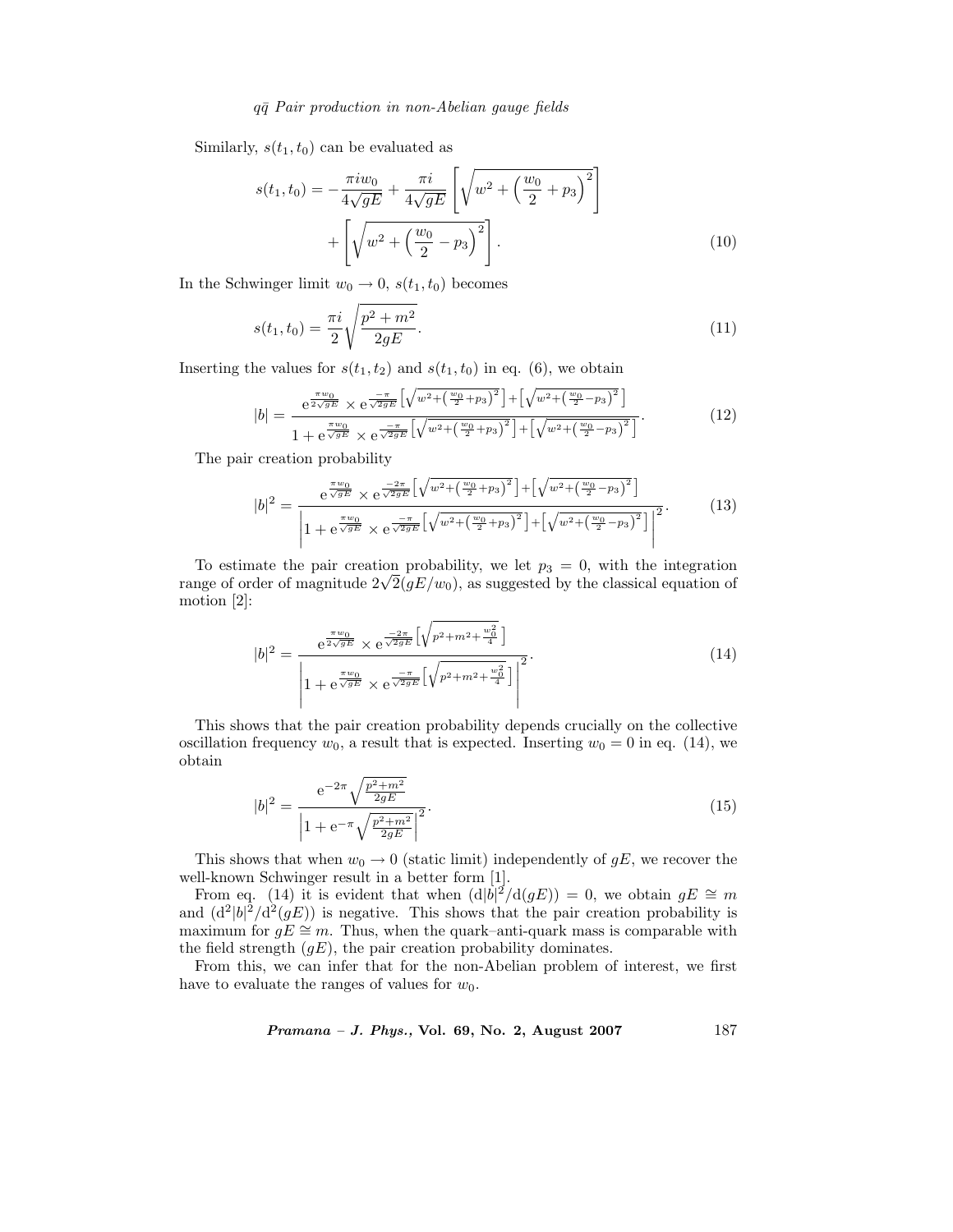#### **6.** Discussion on the range of values for  $gE$  and  $\omega_0$

For the validity of WKB approximation, we have  $|\dot{w}(t)/w^2(t)| \ll 1$ . A simple calculation shows that  $\left|\frac{\dot{w}(t)}{w^2(t)}\right| \approx \frac{gE}{\omega^2} = \frac{gE}{p_\perp^2 + m^2}$ , i.e.  $\frac{gE}{p_\perp^2 + m^2} \ll 1$ . For  $gE$ , we take the estimate discussed by Pavel and Brink [5]. Thus, for  $p-p$  collision,  $gE \approx 0.2 \text{ GeV}^2$ , for  ${}^{32}$ s on  ${}^{32}$ s,  $gE < 0.6$  GeV<sup>2</sup> and for U–U collisions,  $gE \leq 1.2$  GeV<sup>2</sup>. As  $gE$  ranges from 0.2 to 1.5  $GeV^2$  and m for quarks varies from 0.3 to 177  $GeV$ , the condition for the validity of WKB approximation is satisfied. Now we estimate the pair creation probability for our model in the range 0.63–1.732 GeV. It is also evident that the pair creation probability depends crucially on the magnitude of  $w_0$ ; when  $w_0 \to 0$ , we recovered the Schwinger limit. From this we conclude that the well-known Schwinger estimate underestimates the pair creation probability by several orders of magnitude, as pointed out by other authors [2,3]. Thus, here we calculate the pair creation probabilities w and  $w_s$  for two cases: one  $(w)$  for the dynamic case ( $w_0$  depends on  $qE$ ), and the other  $(w_s)$  for the static case  $w_0 \to 0$ , independently of gE. w and  $w_s$  are calculated for a range of mass values:  $m_u = m_d = 0.31$  GeV,  $m_s = 0.505 \text{ GeV}, m_c = 1.5 \text{ GeV}, m_b = 5 \text{ GeV}, m_t = 177 \text{ GeV}, \text{ i.e. } m \text{ varies}$ from 0.3 to 177 GeV. For the calculations we use constituent quark masses rather than current quark masses. On physical grounds we believe that the constituent masses ought to be used, since the colour flux-tube model incorporates the effect of confinement of the colour electric field and of the physical vacuum around it. To materialise pairs from a vacuum, the particles ought to move a distance equal to the Compton wavelength  $(\hbar/mc)$  under the influence of gE. For the light  $(u, d$  quarks) the use of current masses  $(m = 10 \text{ MeV})$  would give  $(\hbar/mc) \sim 20 \text{ fm}$  and such length scales appear unreasonable for both  $p-p$  and  $A-A$  collisions. We therefore argue that pair creation via the flux tube model would be physically meaningful if  $(\hbar/mc) \le 1$  fm or  $m > 200$  MeV.

#### **7. Conclusion**

From the pair creation probability values in table 1, we can infer the following;

1. The pair creation probability calculated by the Schwinger mechanism (static limit) shows that the probability of production of  $u\bar{u}$ ,  $d\bar{d}$ ,  $s\bar{s}$ ,  $c\bar{c}$  and  $b\bar{b}$  increases with increasing field strength. This cannot be justified because the oscillating field, the potential barrier through which the pair tunnels, moves up and down with time. When there is no barrier, the particle may tunnel through with a tunnelling time  $\tau_1 = -(m/gE)$ , where m is the mass of the particle and  $gE$  is the strength of the field. If  $\tau_1$  is much less than the period of oscillation of the field, i.e.,  $\tau_1 \sim \frac{1}{w_0}$ , then tunnelling would take place during the half-period when there is no barrier and we essentially have a static situation (Schwinger limit). On the other hand, if  $\tau_1 \gg \tau_f$ , the pair cannot tunnel before the time interval of the oscillating electric field. In this limit, the pair creation rate depends on the frequency  $w_0$ . This is exactly what we obtained from our results.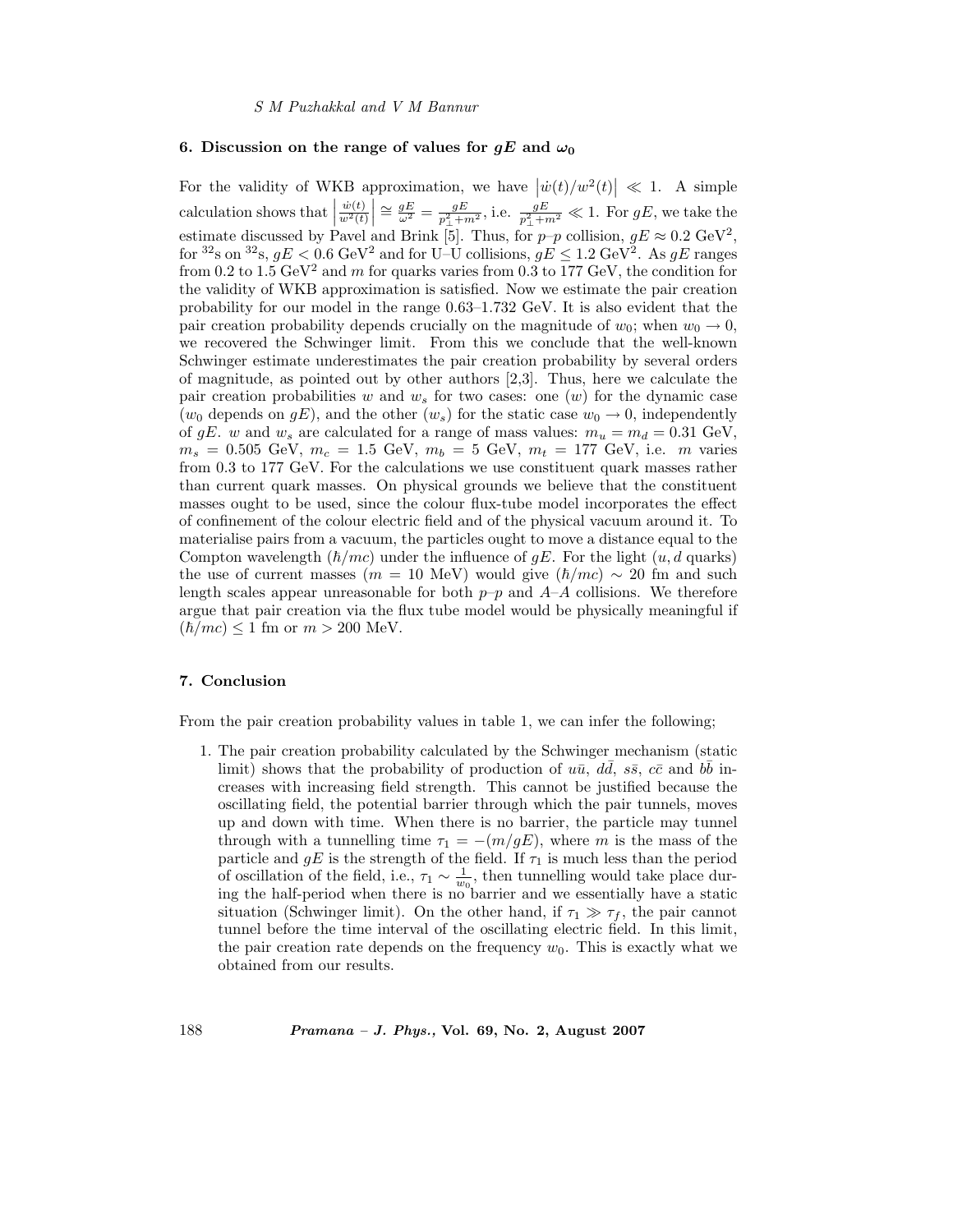| m(GeV)                 | $qE~(\text{GeV}^2)$ | $w_s$                  | w                      |
|------------------------|---------------------|------------------------|------------------------|
| 0.3                    | 0.2                 | 0.1500                 | 0.2494                 |
| Up quark or down quark | 0.3                 | 0.1820                 | 0.2503                 |
|                        | 0.5                 | 0.2018                 | 0.2165                 |
|                        | $\rm 0.8$           | 0.2183                 | 0.2007                 |
|                        | 1.0                 | 0.2242                 | 0.1949                 |
|                        | 1.3                 | 0.2298                 | 0.1894                 |
|                        | 1.5                 | 0.2324                 | 0.1875                 |
| 0.5                    | 0.2                 | 0.0711                 | 0.1545                 |
| Strange quark          | 0.3                 | 0.1020                 | 0.1864                 |
|                        | $0.5\,$             | 0.1426                 | 0.2499                 |
|                        | $0.8\,$             | 0.1739                 | 0.2389                 |
|                        | 1.0                 | 0.1864                 | 0.2298                 |
|                        | 1.3                 | 1.9890                 | 0.2190                 |
|                        | 1.5                 | 0.2049                 | 0.2136                 |
| 1.5                    | 0.2                 | $5.79 \times 10^{-4}$  | $2.06 \times 10^{-5}$  |
| Charm quark            | 0.3                 | $6.42 \times 10^{-4}$  | $3.12 \times 10^{-5}$  |
|                        | 0.5                 | $8.84 \times 10^{-4}$  | $4.05 \times 10^{-3}$  |
|                        | 0.8                 | 0.0230                 | 0.0246                 |
|                        | 1.0                 | 0.0333                 | 0.0499                 |
|                        | 1.3                 | 0.0489                 | 0.0896                 |
|                        | 1.5                 | 0.0580                 | 0.1174                 |
| 5.0                    | 0.2                 | $1.63 \times 10^{-11}$ | $2.09 \times 10^{-19}$ |
| Bottom quark           | 0.3                 | $1.79 \times 10^{-9}$  | $4.32\times10^{-15}$   |
|                        | 0.5                 | $1.52 \times 10^{-7}$  | $1.67\times10^{-12}$   |
|                        | 0.8                 | $4.07\times10^{-6}$    | $1.14\times10^{-9}$    |
|                        | 1.0                 | $1.51 \times 10^{-5}$  | $1.52\times10^{-8}$    |
|                        | 1.3                 | $5.89\times10^{-5}$    | $8.57\times10^{-7}$    |
|                        | 1.5                 | $1.16 \times 10^{-4}$  | $3.37\times10^{-5}$    |
|                        | 5.0                 |                        | $7.69 \times 10^{-3}$  |

**Table 1.** Pair creation probability w and  $w_s$  for different values of m and field strength.

- 2. Comparison of w and  $w_s$  shows that estimation of the pair creation probability by the Schwinger mechanism is an underestimate by several orders of magnitude, which confirms the observations made by other authors [2,3].
- 3. Table 1 shows that according to our model the pair creation probability neither increases nor decreases with field strength  $(gE)$ , but dominates when the quark–anti-quark mass is comparable to the strength of the field. In the case of  $u\bar{u}$  quark–anti-quark production ( $m = 0.31$  GeV) the pair creation probability is maximum when  $qE \approx 0.3 \text{ GeV}^2$ . This shows that  $p-p$  collision is relevant for the creation of  $u\bar{u}$ . In the case of  $s\bar{s}$  quark–anti-quark production  $(m = 0.5 \text{ GeV})$ , the pair creation probability is maximum when  $gE \approx 0.5$ GeV<sup>2</sup>. This shows that collision such as <sup>3</sup>2s on <sup>3</sup>2s is relevant for  $s\bar{s}$  creation. In the case of charm quark–anti-quark production, U–U is relevant.

*Pramana – J. Phys.,* **Vol. 69, No. 2, August 2007** 189